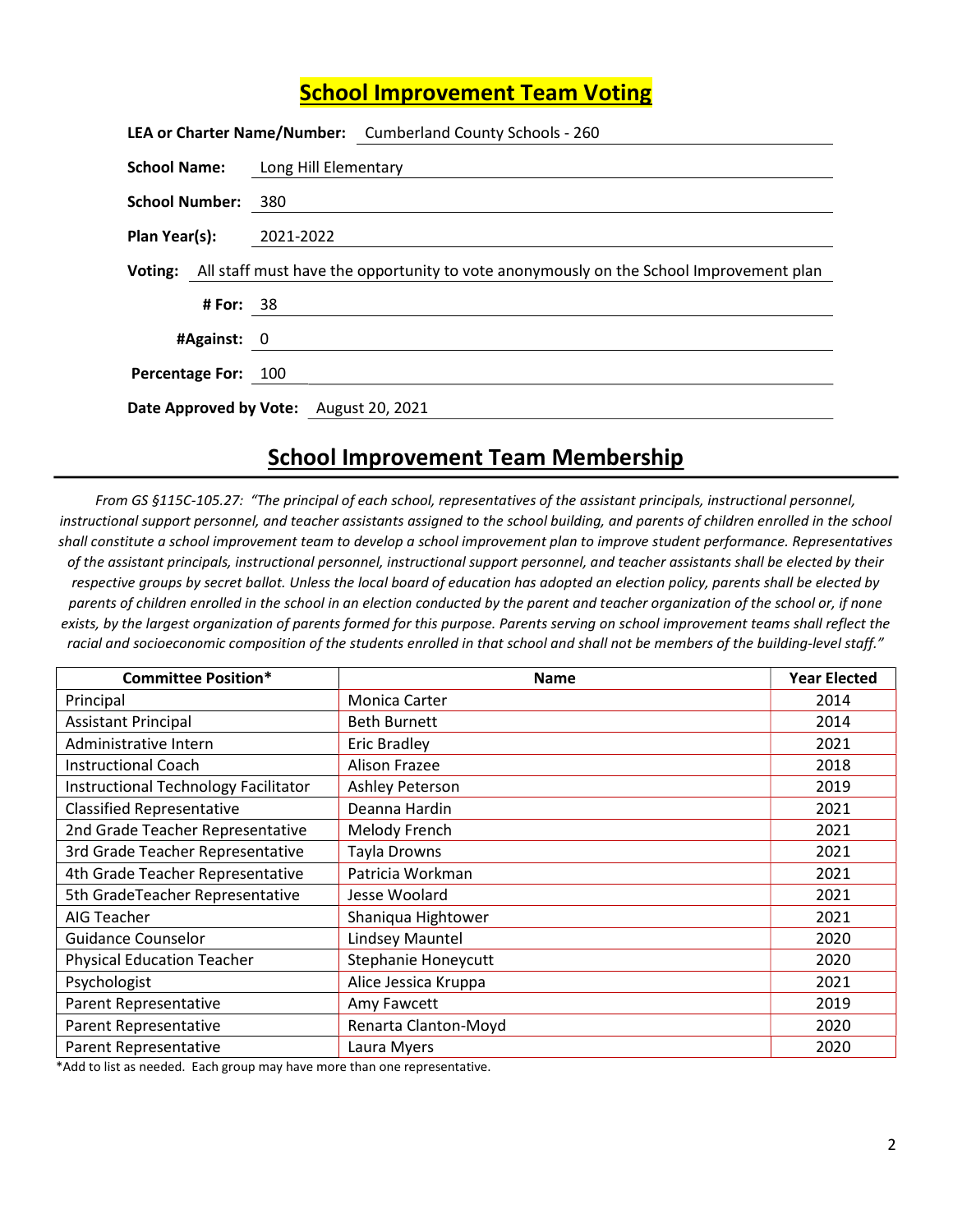## **Title II Plan**

| Instructions: Complete each cell highlighted in red (content controls will also appear in red when you hover the cursor |                                                                                                                                                                                                                                                    |               |  |  |  |  |
|-------------------------------------------------------------------------------------------------------------------------|----------------------------------------------------------------------------------------------------------------------------------------------------------------------------------------------------------------------------------------------------|---------------|--|--|--|--|
| over them). Refer to the SAMPLE Title II Plan located on page 5 for examples.<br>School:<br>Long Hill Elementary        |                                                                                                                                                                                                                                                    |               |  |  |  |  |
| 2021-2022<br>Year:                                                                                                      |                                                                                                                                                                                                                                                    |               |  |  |  |  |
|                                                                                                                         |                                                                                                                                                                                                                                                    |               |  |  |  |  |
| <b>Description of the Plan</b>                                                                                          |                                                                                                                                                                                                                                                    |               |  |  |  |  |
| <b>Purpose:</b>                                                                                                         | The purpose of this plan is to provide a detailed description of staff development<br>expenditures.                                                                                                                                                |               |  |  |  |  |
| <b>Budget Amount</b>                                                                                                    |                                                                                                                                                                                                                                                    | <b>AMOUNT</b> |  |  |  |  |
| <b>Total Allocation:</b>                                                                                                |                                                                                                                                                                                                                                                    | \$1,450.00    |  |  |  |  |
|                                                                                                                         |                                                                                                                                                                                                                                                    |               |  |  |  |  |
| <b>Budget Breakdown</b>                                                                                                 | Briefly describe the title of and purpose for this staff development:                                                                                                                                                                              |               |  |  |  |  |
| <b>Staff Development 1</b>                                                                                              | The purpose of the staff development is to allow teachers time to analyze various<br>types of data to improve targeted teaching, remediation groups, and differentiation.<br>This staff development will take place during the regular school day. |               |  |  |  |  |
|                                                                                                                         | <b>DESCRIPTION</b>                                                                                                                                                                                                                                 | <b>AMOUNT</b> |  |  |  |  |
| <b>Personnel:</b>                                                                                                       | 11 subs x \$100.00 per day for one day                                                                                                                                                                                                             | \$1,100.00    |  |  |  |  |
| <b>Training Materials:</b>                                                                                              |                                                                                                                                                                                                                                                    |               |  |  |  |  |
| <b>Registration/Fees:</b>                                                                                               |                                                                                                                                                                                                                                                    |               |  |  |  |  |
| Travel:                                                                                                                 |                                                                                                                                                                                                                                                    |               |  |  |  |  |
| <b>Mileage/Airfare:</b>                                                                                                 |                                                                                                                                                                                                                                                    |               |  |  |  |  |
| Lodging/Meals:                                                                                                          |                                                                                                                                                                                                                                                    |               |  |  |  |  |
|                                                                                                                         |                                                                                                                                                                                                                                                    |               |  |  |  |  |
| <b>Consulting Services:</b>                                                                                             |                                                                                                                                                                                                                                                    |               |  |  |  |  |
| <b>Follow-up Activities:</b>                                                                                            |                                                                                                                                                                                                                                                    |               |  |  |  |  |
|                                                                                                                         | Total for staff development 1:                                                                                                                                                                                                                     | \$1,100.00    |  |  |  |  |
|                                                                                                                         |                                                                                                                                                                                                                                                    |               |  |  |  |  |
| <b>Budget Breakdown</b>                                                                                                 | Briefly describe the title of and purpose for this staff development:                                                                                                                                                                              |               |  |  |  |  |
|                                                                                                                         | NANAE Conforance for Music Topchor                                                                                                                                                                                                                 |               |  |  |  |  |

**Staff Development 2** NAME Conference for Music Teacher NCSLMA21 Conference for Media Specialist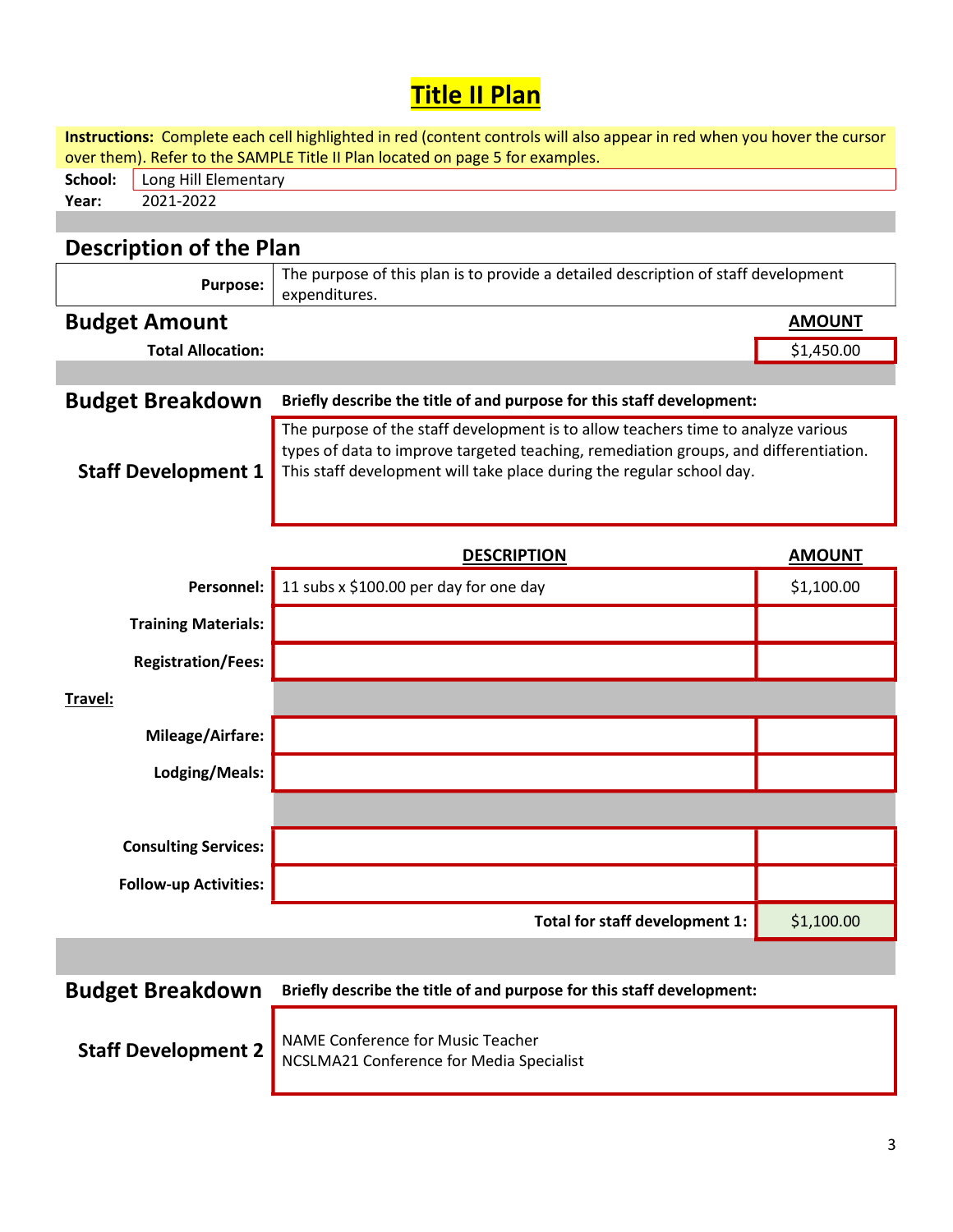|                              | <b>DESCRIPTION</b>             | <b>AMOUNT</b>        |
|------------------------------|--------------------------------|----------------------|
| Personnel:                   |                                |                      |
| <b>Training Materials:</b>   |                                |                      |
| <b>Registration/Fees:</b>    |                                | \$150.00<br>\$200.00 |
| Travel:                      |                                |                      |
| Mileage/Airfare:             |                                |                      |
| Lodging/Meals:               |                                |                      |
|                              |                                |                      |
| <b>Consulting Services:</b>  |                                |                      |
| <b>Follow-up Activities:</b> |                                |                      |
|                              | Total for staff development 2: | \$350.00             |
|                              |                                |                      |
|                              | <b>Grand Total</b>             | \$1,450.00           |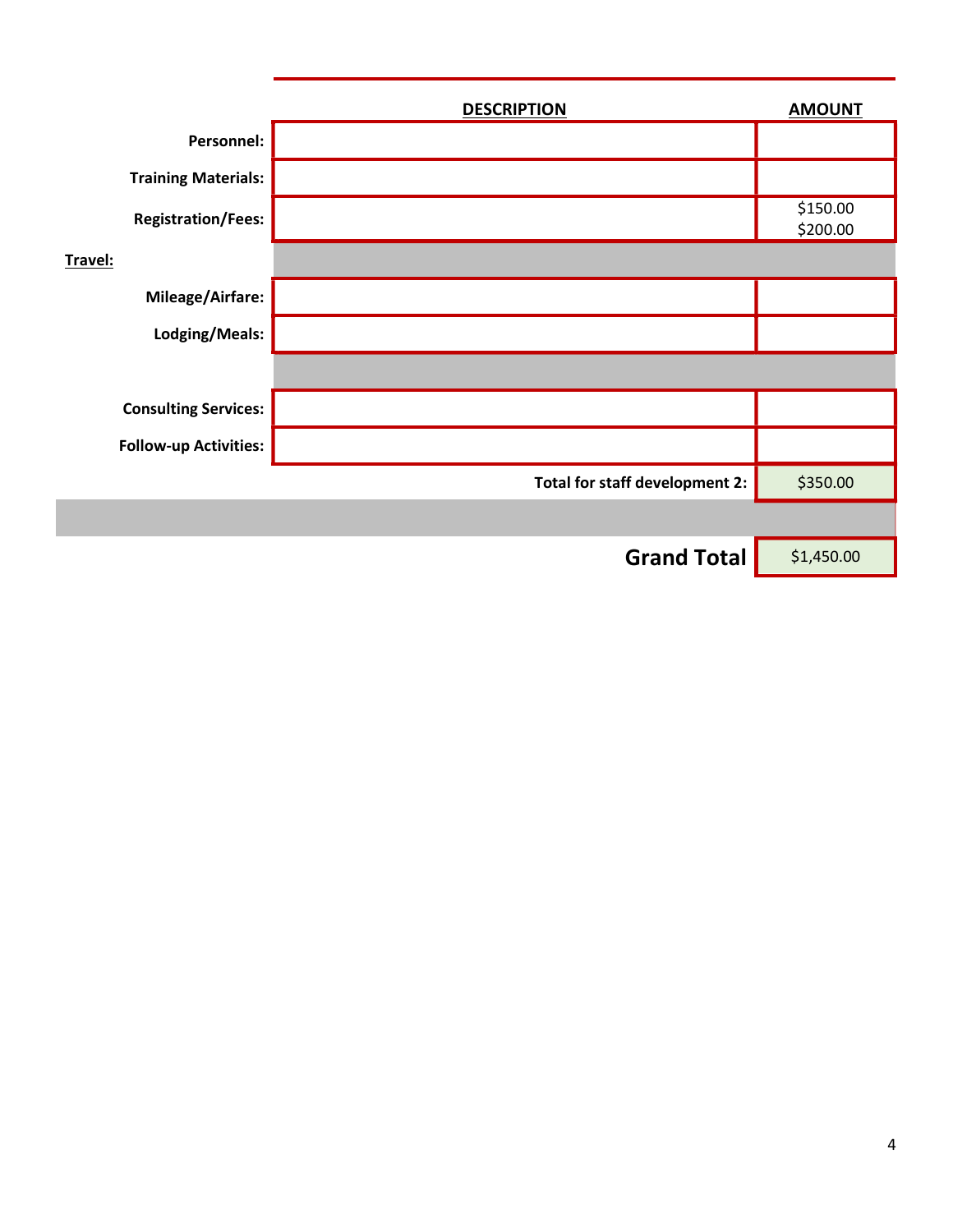| <b>District Wide Components</b>                                    |                                                                                                                                                                                                                                                                                                                                                                                                                                                                                                                                                                                                                                                                                                                                                                                                                                                                                                                     |     |  |  |  |
|--------------------------------------------------------------------|---------------------------------------------------------------------------------------------------------------------------------------------------------------------------------------------------------------------------------------------------------------------------------------------------------------------------------------------------------------------------------------------------------------------------------------------------------------------------------------------------------------------------------------------------------------------------------------------------------------------------------------------------------------------------------------------------------------------------------------------------------------------------------------------------------------------------------------------------------------------------------------------------------------------|-----|--|--|--|
| <b>Duty Free Lunch</b>                                             | Please indicate if your School Improvement Team vote for your teachers<br>to have duty free lunch by indicating yes (Y) or no (N) in the box to the<br>right.                                                                                                                                                                                                                                                                                                                                                                                                                                                                                                                                                                                                                                                                                                                                                       | N   |  |  |  |
| <b>Duty Free</b><br><b>Planning Time</b>                           | Please describe approximately how much planning time your teachers have during a week:<br>275 minutes                                                                                                                                                                                                                                                                                                                                                                                                                                                                                                                                                                                                                                                                                                                                                                                                               |     |  |  |  |
| <b>PBIS School</b>                                                 | Please indicate if your school is currently a PBIS school by indicating yes<br>(Y) or no (N) in the box to the right:                                                                                                                                                                                                                                                                                                                                                                                                                                                                                                                                                                                                                                                                                                                                                                                               | Υ   |  |  |  |
| <b>PBIS rating from</b><br>previous year                           | Please indicate your most recent PBIS assessment rating (Green Ribbon,<br>Model, or Exemplar) if applicable in the box to the right:                                                                                                                                                                                                                                                                                                                                                                                                                                                                                                                                                                                                                                                                                                                                                                                | N/A |  |  |  |
| <b>Parental/Family</b><br><b>Engagement</b>                        | Please describe your parent/family engagement plan briefly (i.e. dates or frequency of parent<br>events, P/T conferences, PTA meetings, etc.):<br>Open House- August; Bi-quarterly PTO meetings<br>Monthly SIT meetings-2nd Tuesday of every month<br>Fathers' Club- quarterly<br>Semester Success Awards- January/June<br>Parent Teacher Conferences - November/February<br>Monthly PTO Meetings<br>Parent University Night - September<br>Curriculum/Information Nights-RTA/Math/Science/Digital Learning/<br>Volunteer Orientation-on hold<br>Virtual Grandparents' Lunch - September<br>Read-Ins/Bingo-Fall/Spring, Career Day<br>Virtual Veterans Day Celebration - November                                                                                                                                                                                                                                   |     |  |  |  |
| <b>Safe and Orderly</b><br><b>Schools</b>                          | The Cumberland County School System (CCS) has a commitment to excellence in providing a safe<br>and healthy workplace. Safety of employees and students must be given first priority in every<br>activity. To that end, all our employees have access to our district Safety Manual and Crisis<br>Management Handbook on the CCS intranet. The Safety Manual is provided to help schools<br>insure their day to day practices are in line with best safety practices, prepare for events that can<br>be better managed with a safety plan, and outline protocols for handling potentially hazardous<br>materials in our schools. Although a crisis is an event that is extraordinary and cannot be<br>predicted, the Crisis Management Handbook was prepared to provide the principal and the local<br>crisis team a quick reference guide of procedures to follow when a crisis occurs that affects the<br>school. |     |  |  |  |
| <b>Review of the SIP</b><br>plan and<br>notification of<br>changes | As part of our continuous improvement process, all schools create 2 year School Improvement<br>plans. At the end of the first year of the plan and once test scores are received, the School<br>Improvement Team will review both academic and organizational goals and make changes as<br>needed. The superintendent's designee will be informed when the plan has changed.                                                                                                                                                                                                                                                                                                                                                                                                                                                                                                                                        |     |  |  |  |